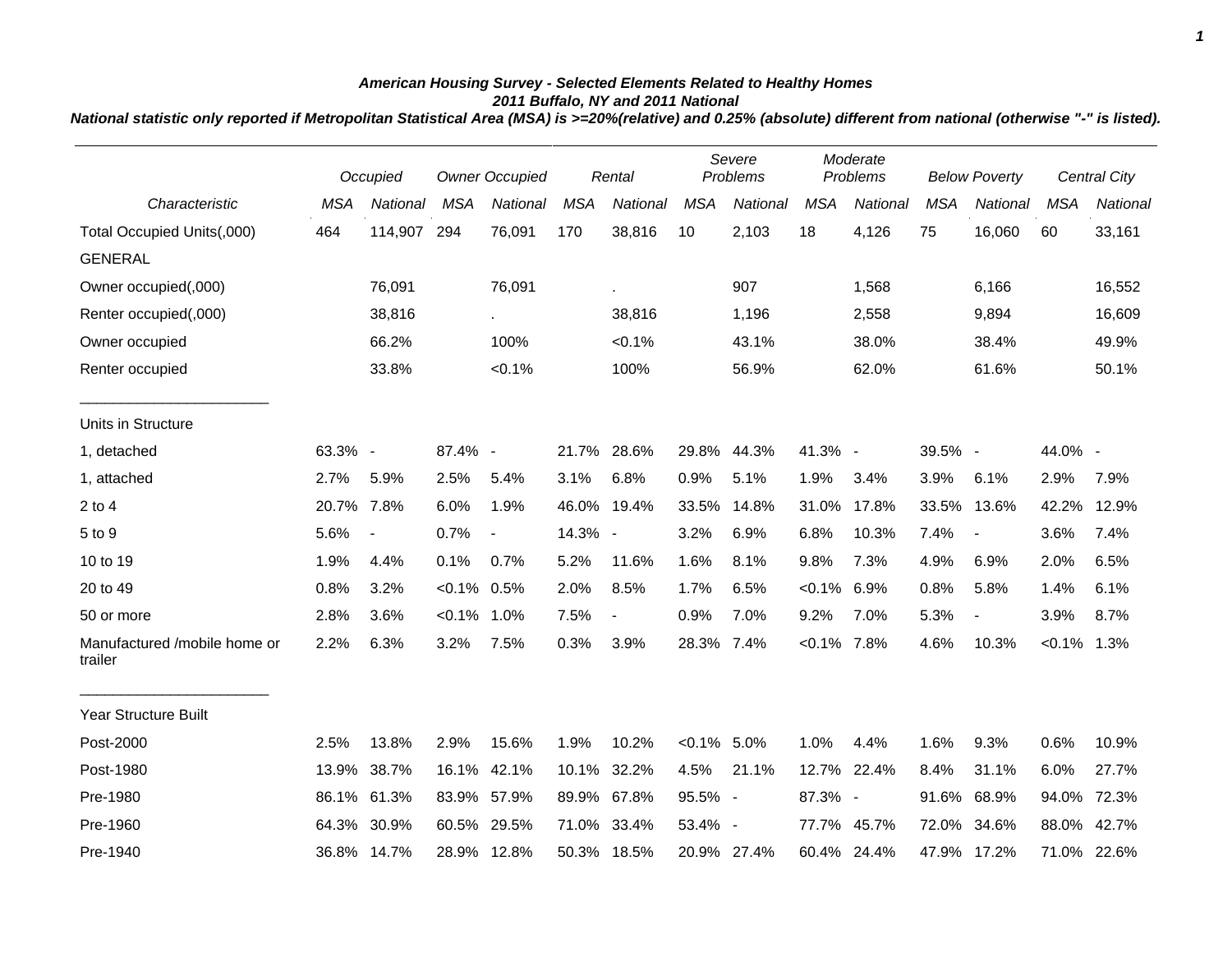|                                                        |         | Occupied                 |            | <b>Owner Occupied</b>    |            | Rental                   |                | Severe<br>Problems |            | Moderate<br>Problems |            | <b>Below Poverty</b>     | Central City |                          |
|--------------------------------------------------------|---------|--------------------------|------------|--------------------------|------------|--------------------------|----------------|--------------------|------------|----------------------|------------|--------------------------|--------------|--------------------------|
| Characteristic                                         | MSA     | National                 | <b>MSA</b> | National                 | <b>MSA</b> | National                 | <b>MSA</b>     | National           | <b>MSA</b> | National             | <b>MSA</b> | National                 | <b>MSA</b>   | National                 |
| Foundation (for 1-unit not<br>manufactured)            |         |                          |            |                          |            |                          |                |                    |            |                      |            |                          |              |                          |
| 1-Unit not manufactured(,000)                          | 306     | 80,505                   | 264        | 66,752                   | 42         | 13,753                   | 3              | 1,040              | 8          | 1,772                | 33         | 7,844                    | 28           | 18,949                   |
| With a basement under all of<br>house                  | 72.0%   | 32.7%                    |            | 72.7% 34.4%              |            | 67.6% 24.0%              | 73.4%          | 32.2%              | 60.1%      | 22.1%                | 70.9%      | 27.3%                    |              | 74.9% 31.9%              |
| With a basement under part of<br>house                 | 17.9%   | 10.6%                    |            | 18.8% 11.3%              | 12.6% 7.2% |                          | 14.1% 7.9%     |                    | 26.6% 8.7% |                      | 14.4% 7.3% |                          | 10.5% 8.1%   |                          |
| With a crawl space                                     | 6.6%    | 22.1%                    | 5.7%       | 21.4%                    | 11.9%      | 25.3%                    | 6.1%           | 24.1%              | 8.4%       | 40.2%                | 9.8%       | 25.9%                    | 10.3%        | 20.2%                    |
| On a concrete slab                                     | 3.1%    | 33.1%                    | 2.5%       | 31.5%                    | 6.7%       | 41.1%                    | 6.4%           | 29.7%              | 2.6%       | 23.7%                | 4.3%       | 36.4%                    | 2.8%         | 38.2%                    |
| In some other way                                      | 0.4%    | 1.6%                     | 0.3%       | 1.4%                     | 1.2%       | 2.4%                     | $< 0.1\%$      | 6.1%               | 2.3%       | 5.3%                 | 0.6%       | 3.2%                     | 1.4%         | $\overline{\phantom{a}}$ |
| <b>EXTERIOR</b>                                        |         |                          |            |                          |            |                          |                |                    |            |                      |            |                          |              |                          |
| <b>External Building Conditions (non</b><br>multiunit) |         |                          |            |                          |            |                          |                |                    |            |                      |            |                          |              |                          |
| Sagging roof                                           | 1.5%    | 2.0%                     | 1.0%       | 1.8%                     | 4.9%       | 2.9%                     | 5.3%           | 9.0%               | 23.7%      | 11.4%                | 7.0%       | 3.8%                     | 3.0%         | 2.4%                     |
| Missing roofing material                               | 4.9%    | 3.6%                     | 4.2%       |                          | 9.8%       | 4.1%                     | 7.8%           | 9.9%               | 27.8%      | 14.3%                | 7.7%       | 5.8%                     | 8.6%         | 3.8%                     |
| Hole in roof                                           | 1.4%    | $\overline{\phantom{a}}$ | 0.7%       | 1.3%                     | 5.7%       | 2.4%                     | 8.1%           |                    | 25.7%      | 11.9%                | 5.8%       | 3.4%                     | 4.4%         | 1.9%                     |
| Missing bricks, siding, other<br>outside wall material | 2.7%    | $\blacksquare$           | 2.1%       |                          | 6.7%       | 3.9%                     | 5.6%           | 10.7%              | 7.2%       | 14.2%                | 6.8%       | 5.0%                     | 4.1%         | 3.2%                     |
| Sloping outside walls                                  | 1.6%    | 1.2%                     | 1.6%       | 1.0%                     | 1.1%       | 2.2%                     | $< 0.1\%$ 5.9% |                    | 3.5%       | 8.4%                 | 0.7%       | 2.3%                     | 2.2%         | 1.5%                     |
| Boarded up windows                                     | 0.4%    | 1.0%                     | 0.3%       | 0.9%                     | 1.4%       | $\overline{\phantom{a}}$ | $< 0.1\%$      | 4.5%               | 0.9%       | 6.1%                 | 1.3%       | 2.6%                     | 3.1%         | 1.5%                     |
| Broken windows                                         | 4.0%    | $\overline{\phantom{a}}$ | 3.2%       | $\overline{\phantom{a}}$ | 9.1%       | 6.6%                     | 4.9%           | 14.1%              | 30.5%      | 18.1%                | 8.5%       | $\overline{\phantom{a}}$ | 9.3%         | 4.8%                     |
| Bars on windows                                        | 2.1%    | 2.9%                     | 1.6%       | 2.7%                     | 5.3%       | 3.8%                     | 1.5%           | 4.2%               | 1.2%       | 7.5%                 | 6.1%       | 4.8%                     | 9.3%         |                          |
| Foundation crumbling or has open 7.2%<br>crack or hole |         | 5.4%                     | 6.2%       |                          | 13.2%      | 6.8%                     |                | 12.4% 15.0%        |            | 11.7% 18.5%          | 12.3%      | 8.4%                     | 8.3%         | 6.4%                     |
| None of the above                                      | 81.9% - |                          | 84.2% -    |                          | 67.0% -    |                          | 70.3% -        |                    | 60.4% -    |                      | 71.2% -    |                          | 67.9% -      |                          |
| None of the above(excluding bars) 83.1% -              |         |                          | 85.0% -    |                          | 71.4% -    |                          | 71.8% -        |                    | 60.4% -    |                      | 76.1% -    |                          | 74.1% -      |                          |
| Water Leakage During Last 12<br>Months                 |         |                          |            |                          |            |                          |                |                    |            |                      |            |                          |              |                          |

*2*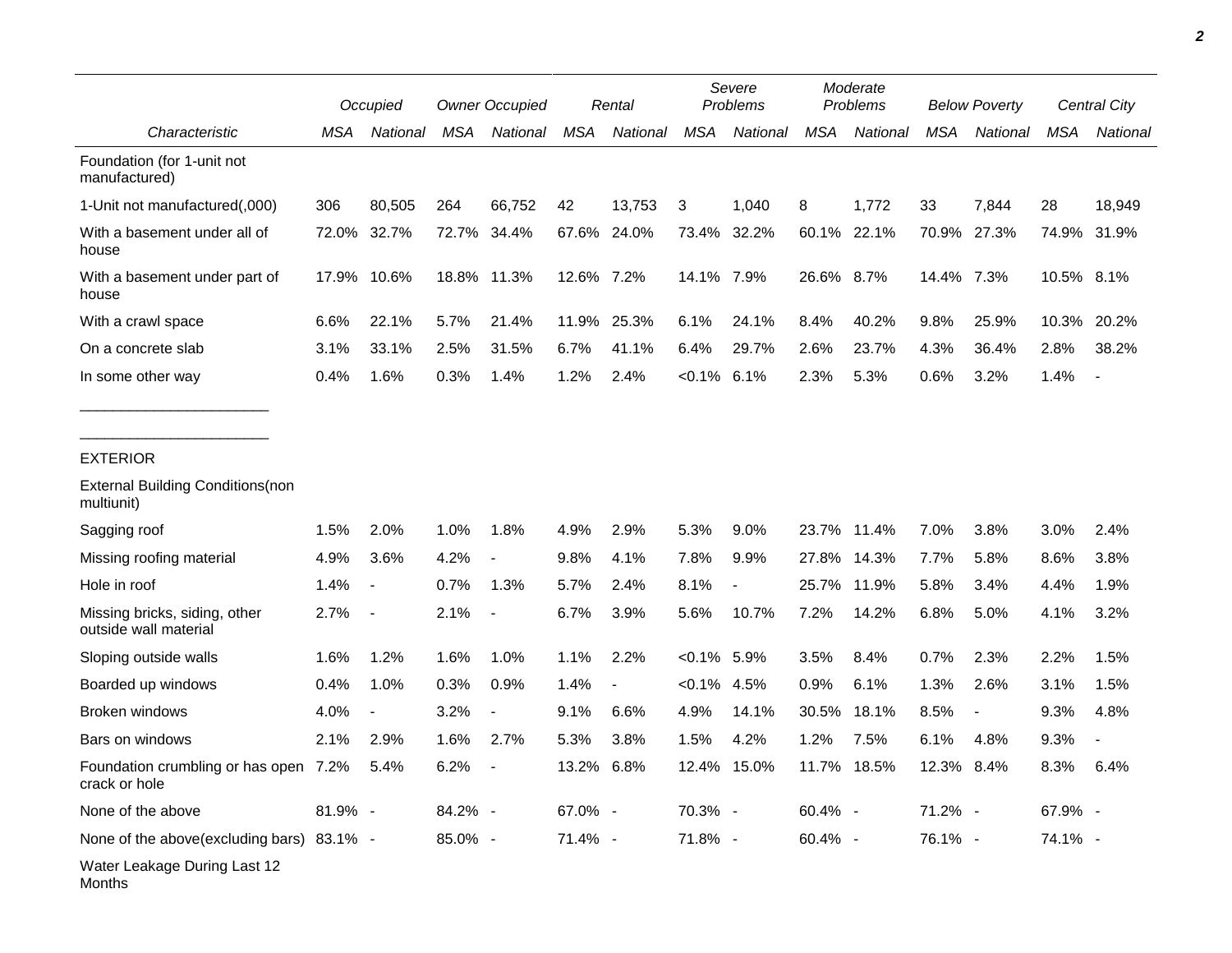| Occupied                                |       |                          | <b>Owner Occupied</b> |                          |         | Rental                   |            | Severe<br>Problems       | Moderate<br>Problems |                          | <b>Below Poverty</b> |                          | Central City |                          |
|-----------------------------------------|-------|--------------------------|-----------------------|--------------------------|---------|--------------------------|------------|--------------------------|----------------------|--------------------------|----------------------|--------------------------|--------------|--------------------------|
| Characteristic                          | MSA   | National                 | MSA                   | National                 | MSA     | National                 | MSA        | National                 | MSA                  | National                 | MSA                  | National                 | MSA          | National                 |
| With leakage from outside<br>structure  | 16.8% | 11.0%                    |                       | 20.4% 11.5%              | 10.5% - |                          | 55.7%      | 17.4%                    |                      | 47.6% 29.4%              | 16.5%                | 11.6%                    | 15.5%        | 11.6%                    |
| Roof                                    | 9.8%  | 5.7%                     | 12.4%                 | 6.1%                     | 5.1%    | $\overline{\phantom{a}}$ | 37.2%      | 10.0%                    |                      | 41.3% 16.8%              | 11.6%                | 6.5%                     | 8.0%         | 5.9%                     |
| <b>Basement leak</b>                    | 5.3%  | 2.8%                     | 6.9%                  | 3.4%                     | 2.7%    | 1.4%                     | 3.4%       | 2.5%                     | 6.2%                 | $\overline{\phantom{a}}$ | 4.2%                 | 1.9%                     | 6.2%         | 2.6%                     |
| Walls, closed windows, or doors<br>leak | 2.3%  | $\blacksquare$           | 2.4%                  | 1.8%                     | 2.2%    | 3.0%                     | 43.8% 4.7% |                          | 3.7%                 | 8.9%                     | 4.9%                 | 2.8%                     | 2.4%         | 2.9%                     |
| Other or Unknown exterior Leak          | 0.7%  | 1.2%                     | 0.4%                  | 1.1%                     | 1.4%    | $\overline{\phantom{a}}$ | 1.0%       | 2.9%                     | 1.6%                 | 3.3%                     | 0.5%                 | 1.3%                     | 1.1%         | $\overline{\phantom{a}}$ |
| <b>INTERIOR</b>                         |       |                          |                       |                          |         |                          |            |                          |                      |                          |                      |                          |              |                          |
| Damage                                  |       |                          |                       |                          |         |                          |            |                          |                      |                          |                      |                          |              |                          |
| Holes in floors                         | 1.4%  | 1.0%                     | 1.2%                  | 0.7%                     | 1.8%    | $\blacksquare$           | 6.0%       | 7.2%                     | 4.9%                 | 9.9%                     | 3.6%                 | 2.1%                     | 2.5%         | 1.3%                     |
| Open cracks or holes                    | 5.6%  | $\overline{\phantom{a}}$ | 4.8%                  | $\overline{\phantom{a}}$ | 7.0%    | $\overline{\phantom{a}}$ | 13.1%      | 18.1%                    | 37.6%                | 29.9%                    | 10.4% -              |                          | 9.7%         | 6.7%                     |
| Broken plaster or peeling paint         | 3.6%  | 2.1%                     | 2.7%                  | 1.5%                     | 5.1%    | 3.1%                     | 9.4%       | $\overline{\phantom{a}}$ | 25.4%                | 18.6%                    | 9.0%                 | 3.4%                     | 7.6%         | 3.2%                     |
| Water Leakage During Last 12<br>Months  |       |                          |                       |                          |         |                          |            |                          |                      |                          |                      |                          |              |                          |
| With leakage from inside structure 8.0% |       | $\blacksquare$           | 8.6%                  | $\overline{\phantom{a}}$ | 7.0%    | 11.2%                    |            | 47.1% 16.2%              | 33.6% 25.1%          |                          | 11.1% -              |                          | $9.0\%$      |                          |
| Fixtures backed up or overflowed        | 2.5%  | 1.9%                     | 3.1%                  | 1.7%                     | 1.5%    | 2.3%                     | 28.6% 4.9% |                          | 6.5%                 | $\overline{\phantom{a}}$ | 5.1%                 | 2.2%                     | 2.4%         |                          |
| Pipes leaked                            | 3.1%  | $\blacksquare$           | 2.4%                  | 2.9%                     | 4.2%    | $\overline{a}$           | 17.4% 8.4% |                          | 26.0%                | 12.5%                    | 4.5%                 | $\overline{\phantom{a}}$ | 4.2%         |                          |
| Broken water heater                     | 0.4%  | 0.8%                     | 0.5%                  | 0.9%                     | 0.2%    | 0.8%                     | <0.1%      | 1.4%                     | 0.8%                 | 2.0%                     | 0.4%                 | 1.0%                     | 0.4%         | 0.7%                     |
| Other or Unknown                        | 2.5%  | $\overline{\phantom{a}}$ | 2.9%                  | 1.8%                     | 1.7%    | 3.6%                     | 1.1%       | 3.2%                     | 3.6%                 | 6.0%                     | 1.8%                 | 3.0%                     | 3.1%         |                          |
| Rodents                                 |       |                          |                       |                          |         |                          |            |                          |                      |                          |                      |                          |              |                          |
| Signs of rats in last 3 mon.            | 0.4%  | 1.0%                     | 0.3%                  | 0.9%                     | 0.6%    | 1.3%                     | 0.9%       | 3.3%                     | 2.9%                 | 3.6%                     | 1.1%                 | 1.8%                     | 2.0%         | 1.4%                     |
| Signs of mice in last 3 mon.            | 7.4%  | 11.1%                    | 8.0%                  | 11.7%                    | 6.4%    | 10.0%                    |            | 30.5% 17.7%              |                      | 14.8% 20.0%              | 11.5% -              |                          | 8.5%         | $\overline{\phantom{a}}$ |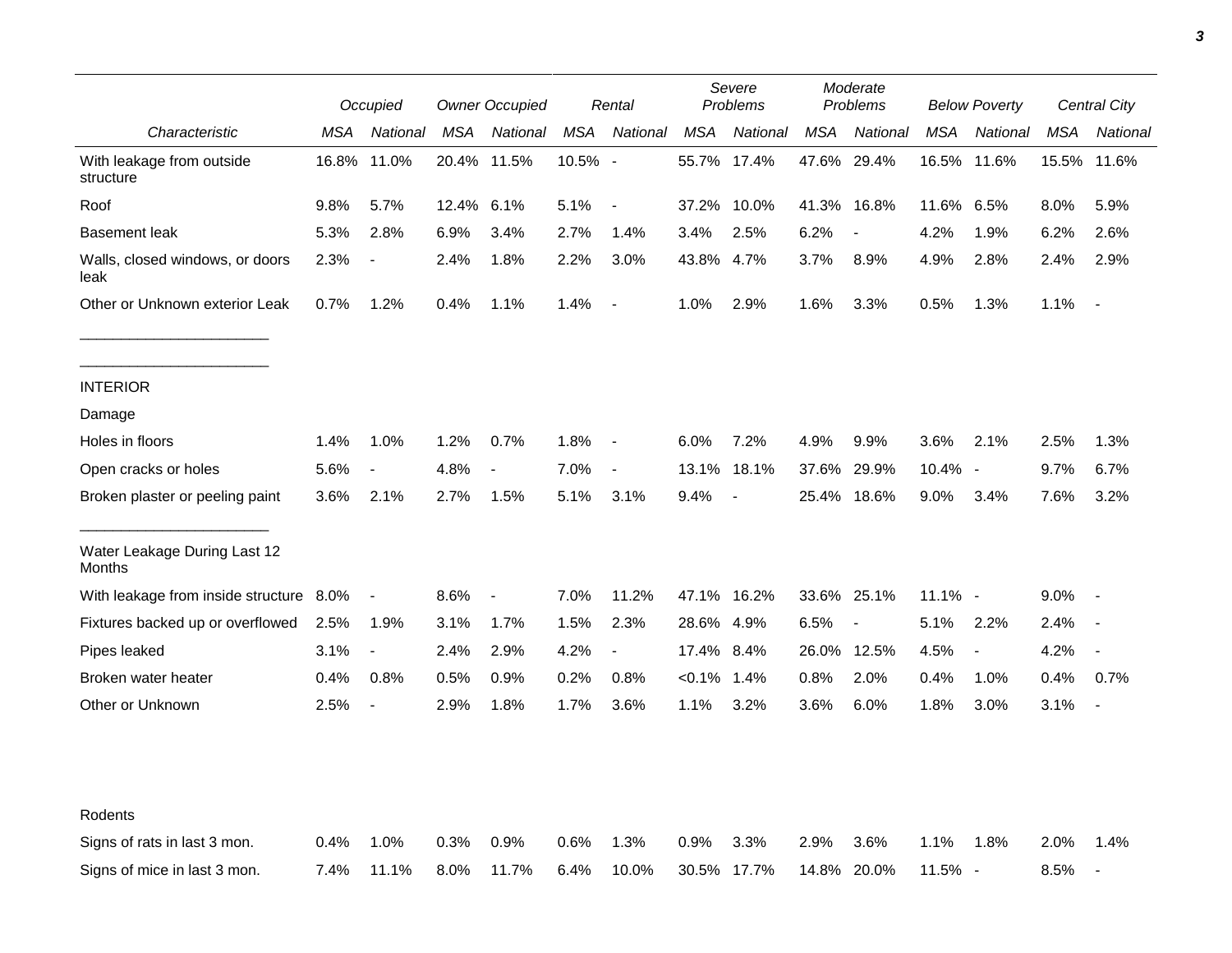|                                                           |            | Occupied |            | <b>Owner Occupied</b>    |                | Rental                   |            | Severe<br>Problems       |                | Moderate<br>Problems |            | <b>Below Poverty</b> |                | Central City             |
|-----------------------------------------------------------|------------|----------|------------|--------------------------|----------------|--------------------------|------------|--------------------------|----------------|----------------------|------------|----------------------|----------------|--------------------------|
| Characteristic                                            | <b>MSA</b> | National | <b>MSA</b> | National                 | <b>MSA</b>     | National                 | <b>MSA</b> | National                 | <b>MSA</b>     | National             | <b>MSA</b> | National             | <b>MSA</b>     | National                 |
| Signs of rodents, not sure which<br>kind in last 3 mon.   | 1.3%       | 0.6%     | 0.9%       | 0.5%                     | 2.1%           | 0.8%                     | 0.9%       | 1.5%                     | 9.6%           | 1.6%                 | 2.7%       | 1.0%                 | 0.9%           | $\overline{\phantom{a}}$ |
| Electrical                                                |            |          |            |                          |                |                          |            |                          |                |                      |            |                      |                |                          |
| No electrical wiring                                      | 1.0%       | 0.1%     | 1.1%       | 0.1%                     | 0.9%           | 0.2%                     | 14.4% 3.2% |                          | $< 0.1\%$ 0.1% |                      | 1.9%       | 0.3%                 | $< 0.1\%$ 0.1% |                          |
| <b>Exposed wiring</b>                                     | 1.5%       |          | 1.6%       |                          | 1.4%           | 2.1%                     | 3.0%       | 6.2%                     | 4.3%           |                      | 1.7%       | 2.5%                 | 2.4%           | 1.6%                     |
| Rooms without electric outlets                            | 2.0%       | 0.8%     | 1.9%       | 0.6%                     | 2.3%           | 1.2%                     | 16.2%      | 6.5%                     | 3.2%           | 2.2%                 | 3.4%       | 1.4%                 | 2.9%           | 1.0%                     |
| Fuses/breakers blown in last 3<br>mon.                    | 14.1% 9.4% |          | 14.7% 9.4% |                          | 13.1%          | 9.4%                     |            | 41.0% 14.7%              | 39.8%          | 15.1%                | 16.7%      | 9.1%                 | 13.3%          | 9.6%                     |
| Sanitation                                                |            |          |            |                          |                |                          |            |                          |                |                      |            |                      |                |                          |
| Lacking complete kitchen facilities                       | 2.1%       | $\sim$   | 0.8%       | $\blacksquare$           | 4.5%           | $\overline{\phantom{a}}$ | 5.8%       | 8.4%                     | 51.6% -        |                      | 4.9%       | 3.3%                 | 3.8%           | 2.8%                     |
| Lacking some or all plumbing<br>facilities                | 1.2%       | $\sim$   | 0.6%       | $\overline{\phantom{a}}$ | 2.1%           | $\overline{\phantom{a}}$ | 55.8%      | 68.2%                    | $< 0.1\%$ 0.0% |                      | 1.6%       | 2.1%                 | 1.8%           | $\overline{\phantom{a}}$ |
| Water not safe to drink                                   | 4.5%       | 8.3%     | 3.0%       | 6.2%                     | 7.0%           | 12.3%                    | 6.3%       | 14.7%                    | 6.9%           | 14.9%                | 6.3%       | 13.1%                | 6.7%           | 10.1%                    |
| Water stoppage in last 3 mon.                             | 3.2%       | 4.0%     | 2.7%       | 3.5%                     | 4.1%           | 5.1%                     | 29.2%      | 8.3%                     | 11.7% -        |                      | 8.8%       | 4.8%                 | 2.0%           | 4.0%                     |
| No flush toilets working some time 3.2%<br>in last 3 mon. |            | 1.9%     | 1.1%       |                          | 6.8%           | 3.4%                     | 5.2%       | $\overline{\phantom{a}}$ | 33.7% 9.8%     |                      | 6.6%       | 3.4%                 | 3.5%           | 2.5%                     |
| With sewage disposal breakdowns 2.3%<br>in last 3 mon.    |            | 1.4%     | 2.1%       | 1.2%                     | 2.7%           | 1.7%                     | 27.7% 3.7% |                          | 13.7% 5.0%     |                      | 7.2%       | 2.0%                 | 3.1%           | 1.6%                     |
| Septic tank, cesspool, chemical<br>toilet                 | 5.6%       | 19.6%    | 8.2%       | 25.7%                    | 1.3%           | 7.5%                     |            | 30.0% 15.6%              | 1.4%           | 16.1%                | 4.9%       | 14.7%                | 0.1%           | 1.3%                     |
| With septic tank or cesspool<br>breakdowns in last 3 mon. | 0.6%       | 0.3%     | 0.9%       | 0.3%                     | $< 0.1\%$ 0.2% |                          | 26.8% 0.8% |                          | $< 0.1\%$ 0.8% |                      | 3.4%       | 0.4%                 | $< 0.1\%$ -    |                          |
| <b>HEATING/FUEL</b>                                       |            |          |            |                          |                |                          |            |                          |                |                      |            |                      |                |                          |
| <b>Main Heating Equipment</b>                             |            |          |            |                          |                |                          |            |                          |                |                      |            |                      |                |                          |

| Warm-air furnace          | $72.9\%$ - | 76.8% - | 66.2% -                                                                              | 66.3% 47.8% 65.2% 39.1% 72.2% 57.3% 70.1% - |  |  |
|---------------------------|------------|---------|--------------------------------------------------------------------------------------|---------------------------------------------|--|--|
| Steam or hot water system |            |         | 20.3% 11.0%  19.4% 9.7%  21.9% 13.5%  14.1% 18.6%  19.8% 14.0%  18.9% 10.9%  19.2% - |                                             |  |  |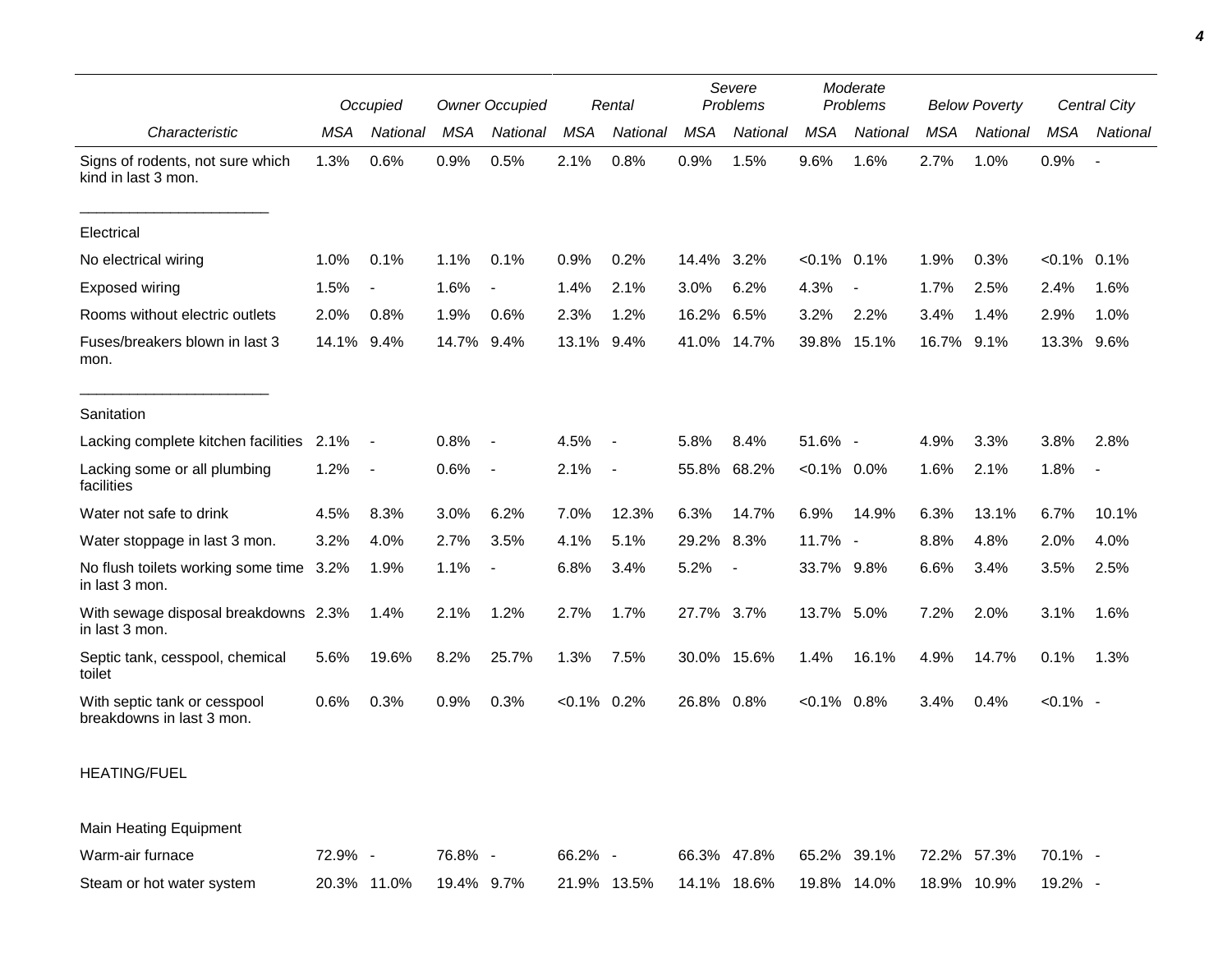|                                                         |                | Occupied                 | <b>Owner Occupied</b> |                          |                | Rental                   | Severe<br>Problems |           |                | Moderate<br>Problems     |                | <b>Below Poverty</b> |                | <b>Central City</b>      |  |
|---------------------------------------------------------|----------------|--------------------------|-----------------------|--------------------------|----------------|--------------------------|--------------------|-----------|----------------|--------------------------|----------------|----------------------|----------------|--------------------------|--|
| Characteristic                                          | <b>MSA</b>     | National                 | <b>MSA</b>            | National                 | <b>MSA</b>     | National                 | <b>MSA</b>         | National  | <b>MSA</b>     | National                 | <b>MSA</b>     | National             | <b>MSA</b>     | National                 |  |
| Electric heat pump                                      | 0.4%           | 11.8%                    | $< 0.1\%$             | 12.9%                    | 1.0%           | 9.6%                     | $< 0.1\%$ 7.1%     |           | $< 0.1\%$      | 4.8%                     | $< 0.1\%$      | 9.7%                 | $< 0.1\%$ 8.5% |                          |  |
| Built-in electric units                                 | 2.7%           | 4.2%                     | 1.2%                  | 2.6%                     | 5.3%           | 7.4%                     | 0.9%               | 5.2%      | 1.7%           | 5.6%                     | 3.0%           | 5.9%                 | 2.7%           | 3.9%                     |  |
| Floor, wall, or other built-in hot air<br>without ducts | 1.8%           | 3.9%                     | 1.5%                  | 2.4%                     | 2.2%           | 6.9%                     | 16.1% 7.0%         |           | 0.5%           | 5.6%                     | 1.7%           | 6.7%                 | 3.2%           | 5.2%                     |  |
| Room heaters with flue                                  | 0.6%           | $\overline{\phantom{a}}$ | 0.1%                  | 0.7%                     | 1.5%           | 1.0%                     | $< 0.1\%$          | $1.1\%$   | 8.8%           | 1.1%                     | 2.7%           | 1.4%                 | 1.8%           | 0.6%                     |  |
| Room heaters without flue                               | 0.1%           | 1.0%                     | 0.1%                  | 0.8%                     | 0.2%           | 1.2%                     | 0.9%               | 2.5%      | 3.1%           | 25.2%                    | 0.5%           | 2.2%                 | 0.7%           |                          |  |
| Portable electric heaters                               | 0.4%           | 1.2%                     | 0.1%                  | 0.9%                     | 1.1%           | 1.8%                     | $< 0.1\%$ 3.9%     |           | $< 0.1\%$      | 2.0%                     | 0.3%           | 3.0%                 | 0.7%           | 1.4%                     |  |
| Stoves                                                  | 0.3%           | 0.9%                     | 0.5%                  | 1.2%                     | $< 0.1\%$ 0.5% |                          | $< 0.1\%$ 4.0%     |           | 0.5%           | 1.0%                     | 0.1%           | 1.2%                 | 0.1%           | $\overline{\phantom{a}}$ |  |
| Fireplace with inserts                                  | $< 0.1\%$ -    |                          | $< 0.1\%$ -           |                          |                | $< 0.1\%$ $< 0.1\%$      | $< 0.1\%$ 0.1%     |           | $< 0.1\%$      | 0.1%                     | $< 0.1\%$ 0.1% |                      |                | $< 0.1\%$ $< 0.1\%$      |  |
| Fireplace without inserts                               | $< 0.1\%$ 0.1% |                          | $< 0.1\%$ 0.1%        |                          | $< 0.1\%$ -    |                          | $< 0.1\%$ 0.2%     |           | $< 0.1\%$ 0.1% |                          | $< 0.1\%$ 0.1% |                      | $< 0.1\%$ -    |                          |  |
| Other                                                   | 0.4%           | $\overline{\phantom{a}}$ | 0.3%                  | $\overline{\phantom{a}}$ | 0.4%           | $\overline{\phantom{a}}$ | 1.8%               | 1.1%      | 0.4%           | $\overline{\phantom{a}}$ | 0.6%           |                      | 1.2%           | 0.3%                     |  |
| No heating equipment                                    | $< 0.1\%$ 0.4% |                          | $< 0.1\%$ 0.3%        |                          | $< 0.1\%$ 0.7% |                          | $< 0.1\%$ -        |           | $< 0.1\%$      | 0.7%                     | $< 0.1\%$ 0.6% |                      | $< 0.1\%$ 0.7% |                          |  |
| Cooking stove                                           | $< 0.1\%$ -    |                          | $< 0.1\%$ -           |                          | $< 0.1\%$ 0.1% |                          | $< 0.1\%$ 0.2%     |           | $< 0.1\%$ 0.3% |                          | 0.1%           | $\blacksquare$       | 0.1%           | $\sim$                   |  |
| <b>Water Heating Fuel</b>                               |                |                          |                       |                          |                |                          |                    |           |                |                          |                |                      |                |                          |  |
| Electricity                                             | 6.9%           | 41.3%                    | 5.6%                  | 39.0%                    | 9.1%           | 45.7%                    | 4.5%               | 38.7%     | 2.3%           | 39.0%                    | 11.0%          | 46.9%                | 5.2%           | 31.9%                    |  |
| Gas, LP/bottled gas                                     | 92.0%          | 54.3%                    | 92.8%                 | 56.6%                    | 90.8%          | 49.7%                    | 94.5%              | 53.8%     | 97.7%          | 55.2%                    | 88.9%          | 49.2%                | 94.3%          | 62.8%                    |  |
| Fuel oil                                                | 1.1%           | 4.1%                     | 1.6%                  | 4.0%                     | 0.1%           | 4.3%                     | 1.0%               | 6.5%      | $< 0.1\%$ 5.1% |                          | 0.1%           | 3.6%                 | 0.3%           | 5.0%                     |  |
| Kerosene or other liquid fuel                           | $< 0.1\%$ -    |                          | $< 0.1\%$ -           |                          | $< 0.1\%$ -    |                          | $< 0.1\%$          | $< 0.1\%$ | $< 0.1\%$      | 0.1%                     | $< 0.1\%$ -    |                      | $< 0.1\%$ -    |                          |  |
| Other                                                   | $< 0.1\%$ 0.4% |                          | $< 0.1\%$ 0.4%        |                          | 0.1%           | $\overline{\phantom{a}}$ | $< 0.1\%$          | 1.0%      | $< 0.1\%$      | 0.5%                     | $<0.1\%$ 0.3%  |                      | 0.3%           | $\blacksquare$           |  |
| Clothes Dryer(,000)                                     | 364            | 93,052                   | 282                   | 72,397                   | 82             | 20.655                   | 8                  | 1,139     | 10             | 2,344                    | 46             | 9,825                | 40             | 21,908                   |  |
| Have Clothes Dryer                                      | 78.5% -        |                          | 96.1% -               |                          | 48.2% -        |                          | 79.6%              | 54.2%     | 53.4% -        |                          | 61.7% -        |                      | 66.2% -        |                          |  |
| Electricity                                             | 36.7%          | 78.1%                    | 34.7%                 | 76.4%                    | 43.5%          | 84.0%                    | 40.9%              | 78.9%     | 27.8%          | 82.5%                    | 39.8% 82.1%    |                      | 23.4% 74.3%    |                          |  |
| Gas, LP gas (liquid propane)                            | 63.2%          | 21.8%                    |                       | 65.1% 23.5%              |                | 56.3% 15.8%              | 59.1%              | 21.0%     |                | 72.2% 17.5%              | 60.0% 17.8%    |                      | 76.3%          | 25.6%                    |  |
| Other                                                   | 0.2%           | $\overline{\phantom{a}}$ | 0.2%                  |                          | 0.2%           |                          | $< 0.1\%$ 0.1%     |           |                | $< 0.1\%$ $< 0.1\%$      | 0.2%           |                      | 0.4%           | 0.1%                     |  |

Heating Problems

\_\_\_\_\_\_\_\_\_\_\_\_\_\_\_\_\_\_\_\_\_\_\_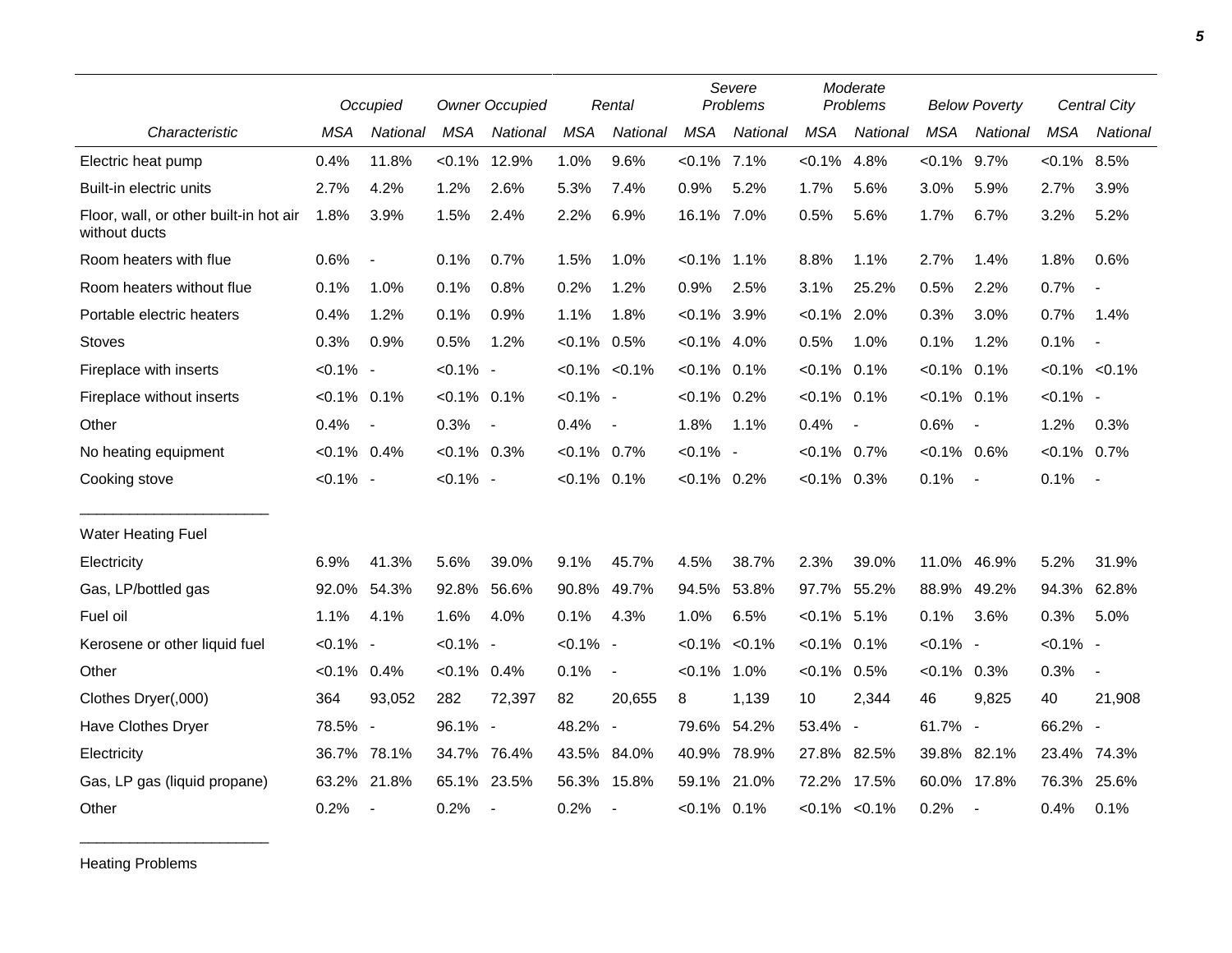|                                                             | Occupied       |                          | <b>Owner Occupied</b> |                          |             | Rental                   | Severe<br>Problems |             | Moderate<br>Problems |                          | <b>Below Poverty</b> |                          | Central City   |                          |
|-------------------------------------------------------------|----------------|--------------------------|-----------------------|--------------------------|-------------|--------------------------|--------------------|-------------|----------------------|--------------------------|----------------------|--------------------------|----------------|--------------------------|
| Characteristic                                              | MSA            | National                 | <b>MSA</b>            | National                 | <b>MSA</b>  | National                 | <b>MSA</b>         | National    | <b>MSA</b>           | National                 | <b>MSA</b>           | National                 | <b>MSA</b>     | National                 |
| Uncomfortably cold for 24 hours or 8.1%<br>more last winter |                |                          | 6.4%                  | 7.7%                     | 11.6% -     |                          | 52.1% -            |             |                      | 29.1% 22.2%              | 18.3%                | 13.7%                    | 11.5% -        |                          |
| Heating equipment breakdowns                                | 3.6%           | 2.3%                     | 3.5%                  | 1.9%                     | 3.7%        | $\blacksquare$           |                    | 44.1% 31.2% | 4.8%                 |                          | 6.6%                 | 3.8%                     | 4.1%           | 3.0%                     |
| Other causes                                                | 4.0%           | 5.9%                     | 2.7%                  | 5.5%                     | 6.4%        | $\overline{\phantom{a}}$ | 6.0%               | 11.0%       | 24.6%                | 15.4%                    | 10.5%                | 8.0%                     | 6.0%           |                          |
| Utility interruption                                        | 1.1%           | 1.9%                     | 1.0%                  | 2.3%                     | 1.4%        | 1.1%                     | 3.1%               | 1.5%        | 8.3%                 | 1.9%                     | 2.7%                 | 1.6%                     | 0.3%           | 1.1%                     |
| Inadequate heating capacity                                 | 0.7%           | 1.1%                     | 0.4%                  | 0.7%                     | 1.3%        | 2.0%                     | 0.9%               | 3.9%        | 4.8%                 | $\frac{1}{2}$            | 2.2%                 | $\overline{\phantom{a}}$ | 2.4%           | 1.7%                     |
| Inadequate insulation                                       | 1.0%           | $\overline{\phantom{a}}$ | 0.4%                  | 0.7%                     | 2.1%        | $\blacksquare$           | 2.0%               | 3.1%        | 12.0%                | 5.0%                     | 3.4%                 | 2.0%                     | 2.1%           | 1.4%                     |
| Cost of heating                                             | 0.5%           | 1.0%                     | 0.6%                  | 1.0%                     | 0.3%        | 1.1%                     | $< 0.1\%$          | $1.7\%$     | 0.5%                 | 2.8%                     | 0.3%                 | 1.3%                     | 0.7%           | $\sim$                   |
| Other                                                       | 1.0%           | 1.3%                     | 0.6%                  | 1.2%                     | 1.7%        |                          | $< 0.1\%$          | 3.5%        | 1.3%                 | 3.2%                     | 2.6%                 | 1.8%                     | 1.3%           |                          |
| SELECTED PHYSICAL<br><b>PROBLEMS</b>                        |                |                          |                       |                          |             |                          |                    |             |                      |                          |                      |                          |                |                          |
| Severe Physical Problems(,000)                              | 10             | 2,103                    | 5                     | 907                      | 4           | 1,196                    | 10                 | 2,103       |                      |                          | 5                    | 522                      | $\overline{c}$ | 909                      |
| Severe physical problems                                    | 2.1%           | $\overline{\phantom{a}}$ | 1.8%                  | 1.2%                     | 2.5%        | 3.1%                     | 100%               | $\sim$      |                      |                          | 5.9%                 | 3.3%                     | 2.7%           | $\overline{a}$           |
| Plumbing                                                    | 1.2%           | $\overline{\phantom{a}}$ | 0.6%                  | $\overline{\phantom{a}}$ | 2.1%        |                          |                    | 55.8% 68.2% |                      |                          | 1.6%                 | 2.1%                     | 1.8%           | $\overline{a}$           |
| Heating                                                     | 0.9%           | 0.5%                     | 1.2%                  | 0.3%                     | 0.4%        | 0.9%                     | 42.2%              | 28.6%       |                      |                          | 4.2%                 | 1.1%                     | 0.9%           | $\overline{\phantom{a}}$ |
| Electric                                                    | $< 0.1\%$ 0.1% |                          | $< 0.1\%$             | 0.1%                     | $< 0.1\%$ - |                          | $< 0.1\%$ 3.1%     |             |                      |                          | $< 0.1\%$            | 0.1%                     | $< 0.1\%$ -    |                          |
| Hallways                                                    | $< 0.1\%$ 0.0% |                          | $< 0.1\%$             | 0.0%                     | $< 0.1\%$   | $0.0\%$                  | $< 0.1\%$ 0.0%     |             |                      |                          | $< 0.1\%$            | 0.0%                     | $< 0.1\%$ 0.0% |                          |
| Upkeep                                                      | $< 0.1\%$ -    |                          | 0.1%                  | $\sim$                   | $< 0.1\%$   | 0.1%                     | 2.0%               | 2.5%        |                      | ÷.                       | 0.1%                 | $\overline{\phantom{a}}$ | $< 0.1\%$ 0.1% |                          |
| Moderate Physical Problems(,000)                            | 18             | 4,126                    | 5                     | 1,568                    | 13          | 2,558                    | $\mathbf{r}$       |             | 18                   | 4,126                    | 8                    | 1,170                    | 4              | 1,628                    |
| Moderate physical problems                                  | 3.9%           | $\blacksquare$           | 1.8%                  | $\overline{a}$           | 7.6%        | $\overline{\phantom{a}}$ |                    |             | 100%                 | $\overline{\phantom{a}}$ | 10.6%                | 7.3%                     | 6.7%           | 4.9%                     |
| Plumbing                                                    | 0.5%           | 0.2%                     | $< 0.1\%$ -           |                          | 1.3%        | 0.4%                     |                    |             | 12.6%                | 5.2%                     | 2.4%                 | 0.4%                     | 0.7%           | 0.3%                     |
| Heating                                                     | 0.1%           | 0.9%                     | 0.1%                  | 0.8%                     | 0.2%        | 1.1%                     |                    |             | 3.1%                 | 25.2%                    | 0.5%                 | 2.1%                     | 0.6%           | $\blacksquare$           |
| Upkeep                                                      | 2.0%           | 1.6%                     | 0.8%                  | 0.5%                     | 4.2%        | $\blacksquare$           |                    |             | 51.6%                | $\overline{\phantom{a}}$ | 4.4%                 | 2.9%                     | 3.0%           | $\overline{\phantom{a}}$ |
| Hallways                                                    | $< 0.1\%$      | 0.0%                     | $< 0.1\%$             | 0.0%                     | $< 0.1\%$   | 0.0%                     |                    |             | $< 0.1\%$            | 0.0%                     | $< 0.1\%$            | 0.0%                     | $< 0.1\%$      | 0.0%                     |
| Kitchen                                                     | 1.5%           | 1.0%                     | 0.9%                  | 0.7%                     | 2.5%        | 1.7%                     |                    |             | 38.3%                | 28.2%                    | 4.0%                 | 2.3%                     | 3.3%           | 1.6%                     |

\_\_\_\_\_\_\_\_\_\_\_\_\_\_\_\_\_\_\_\_\_\_\_